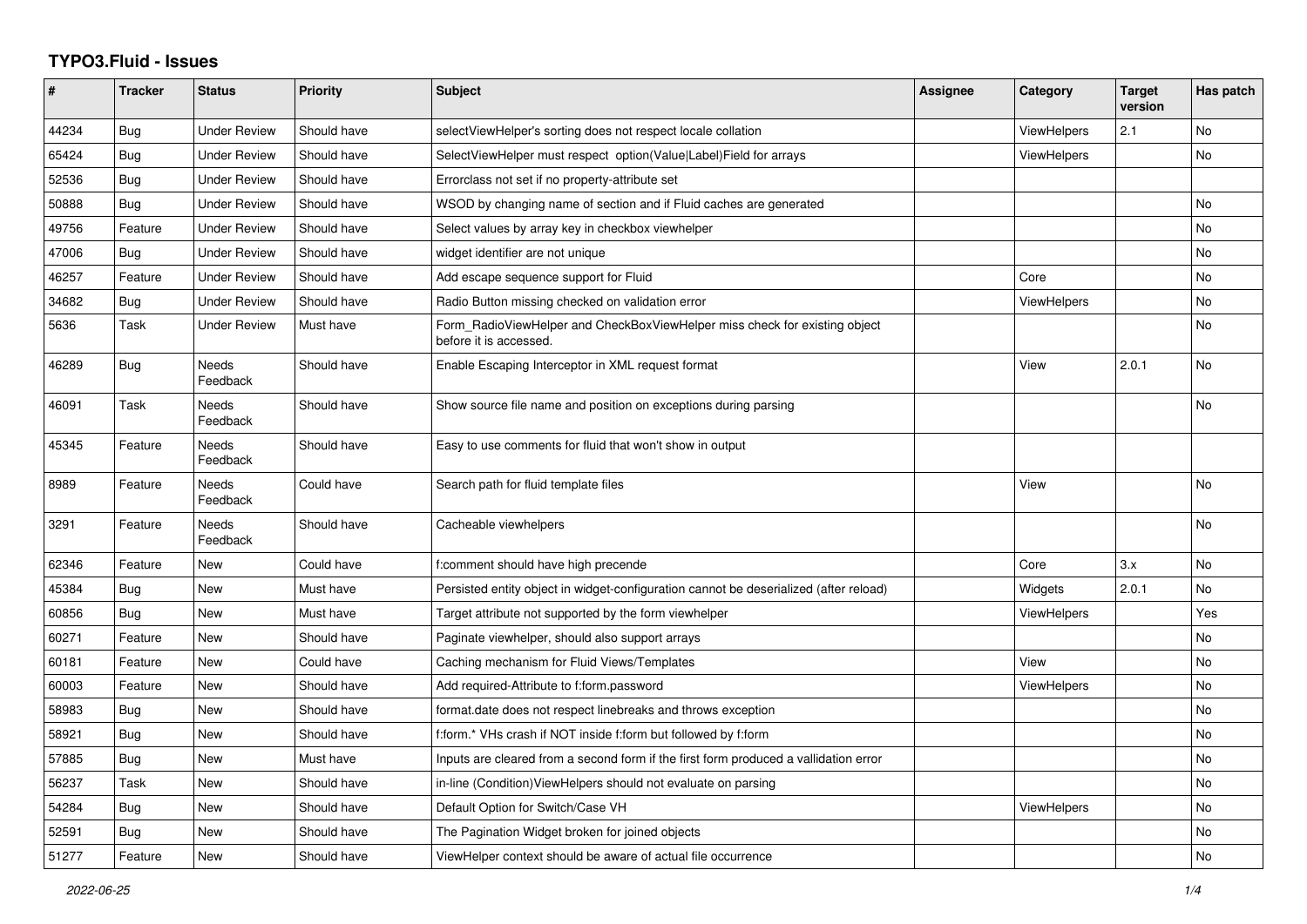| #     | <b>Tracker</b> | <b>Status</b> | <b>Priority</b> | Subject                                                                                                     | <b>Assignee</b> | Category    | <b>Target</b><br>version | Has patch |
|-------|----------------|---------------|-----------------|-------------------------------------------------------------------------------------------------------------|-----------------|-------------|--------------------------|-----------|
| 51100 | Feature        | New           | Must have       | Links with absolute URI should have the option of URI Scheme                                                |                 | ViewHelpers |                          | <b>No</b> |
| 49600 | Bug            | New           | Should have     | f:form tag shown as a HTML on frontend                                                                      |                 | ViewHelpers |                          | No        |
| 49038 | Bug            | New           | Must have       | form.select does not select the first item if prependOptionValue is used                                    |                 |             |                          | No        |
| 48355 | Feature        | New           | Could have      | Assign output of viewhelper to template variable for further processing.                                    |                 |             |                          |           |
| 47669 | Task           | New           | Should have     | FormViewHelper does not define the default request method                                                   |                 |             |                          | No        |
| 46545 | Feature        | <b>New</b>    | Should have     | Better support for arrays in options of SelectViewHelper                                                    |                 |             |                          | No        |
| 45394 | Task           | New           | Should have     | Forwardport Unit test for standalone view                                                                   |                 | View        |                          | No        |
| 45153 | Feature        | New           | Should have     | f:be.menus.actionMenuItem - Detection of the current select option is insufficient                          |                 |             |                          | No        |
| 43072 | Task           | New           | Should have     | Remove TOKENS for adding templates fallback in Backporter                                                   |                 | View        |                          | No        |
| 43071 | Task           | New           | Should have     | Remove TOKENS for adding fallback teplates in B                                                             |                 |             |                          | No        |
| 42743 | Task           | New           | Should have     | Remove inline style for hidden form fields                                                                  |                 |             |                          | No        |
| 42397 | Feature        | New           | Should have     | Missing viewhelper for general links                                                                        |                 |             |                          | No        |
| 40081 | Feature        | New           | Should have     | Allow assigned variables as keys in arrays                                                                  |                 |             |                          | No        |
| 40064 | Bug            | New           | Must have       | Multiselect is not getting persisted                                                                        |                 | ViewHelpers |                          | No        |
| 39990 | Bug            | New           | Should have     | Same form twice in one template: hidden fields for empty values are only rendered<br>once                   |                 | Core        |                          | No        |
| 39936 | Feature        | New           | Should have     | registerTagAttribute should handle default values                                                           |                 | ViewHelpers |                          | <b>No</b> |
| 38369 | Bug            | New           | Must have       | Resource ViewHelpers should not fall back to request package                                                |                 | View        |                          | No        |
| 38130 | Feature        | New           | Should have     | Checkboxes and multiple select fields should have an assignable default value                               |                 |             |                          | No        |
| 37619 | Bug            | New           | Should have     | Fatal Error when using variable in name attribute of Section ViewHelper                                     |                 | ViewHelpers |                          | No        |
| 36655 | Bug            | New           | Should have     | <b>Pagination Links</b>                                                                                     |                 | Widgets     |                          | No        |
| 36559 | Feature        | New           | Could have      | New widget progress bar                                                                                     |                 |             |                          | Yes       |
| 36410 | Feature        | New           | Should have     | Allow templates to send arguments back to layout                                                            |                 | ViewHelpers |                          | No        |
| 34309 | Task           | New           | Could have      | Unknown ViewHelpers cause exception - should be handled more graceful                                       |                 | ViewHelpers |                          | No        |
| 33215 | Feature        | New           | Should have     | RFC: Dynamic values in ObjectAccess paths                                                                   |                 |             |                          | No        |
| 32035 | Task           | New           | Should have     | Improve fluid error messages                                                                                |                 | Core        |                          | Yes       |
| 31955 | Feature        | New           | Should have     | f:uri.widget                                                                                                |                 | Widgets     |                          | No        |
| 30937 | <b>Bug</b>     | New           | Should have     | CropViewHelper stringToTruncate can't be supplied so it can't be easily extended                            |                 | ViewHelpers |                          | Yes       |
| 30555 | Feature        | New           | Could have      | Make TagBuilder more extensible                                                                             |                 | Core        |                          | No        |
| 28554 | <b>Bug</b>     | New           | Should have     | (v4) implement feature flag to disable caching                                                              |                 |             |                          | No        |
| 28553 | Bug            | New           | Should have     | improve XHProf test setup                                                                                   |                 |             |                          | No        |
| 28552 | <b>Bug</b>     | New           | Should have     | (v5) write ViewHelper test for compiled run; adjust functional test to do two passes<br>(uncached & cached) |                 |             |                          | No        |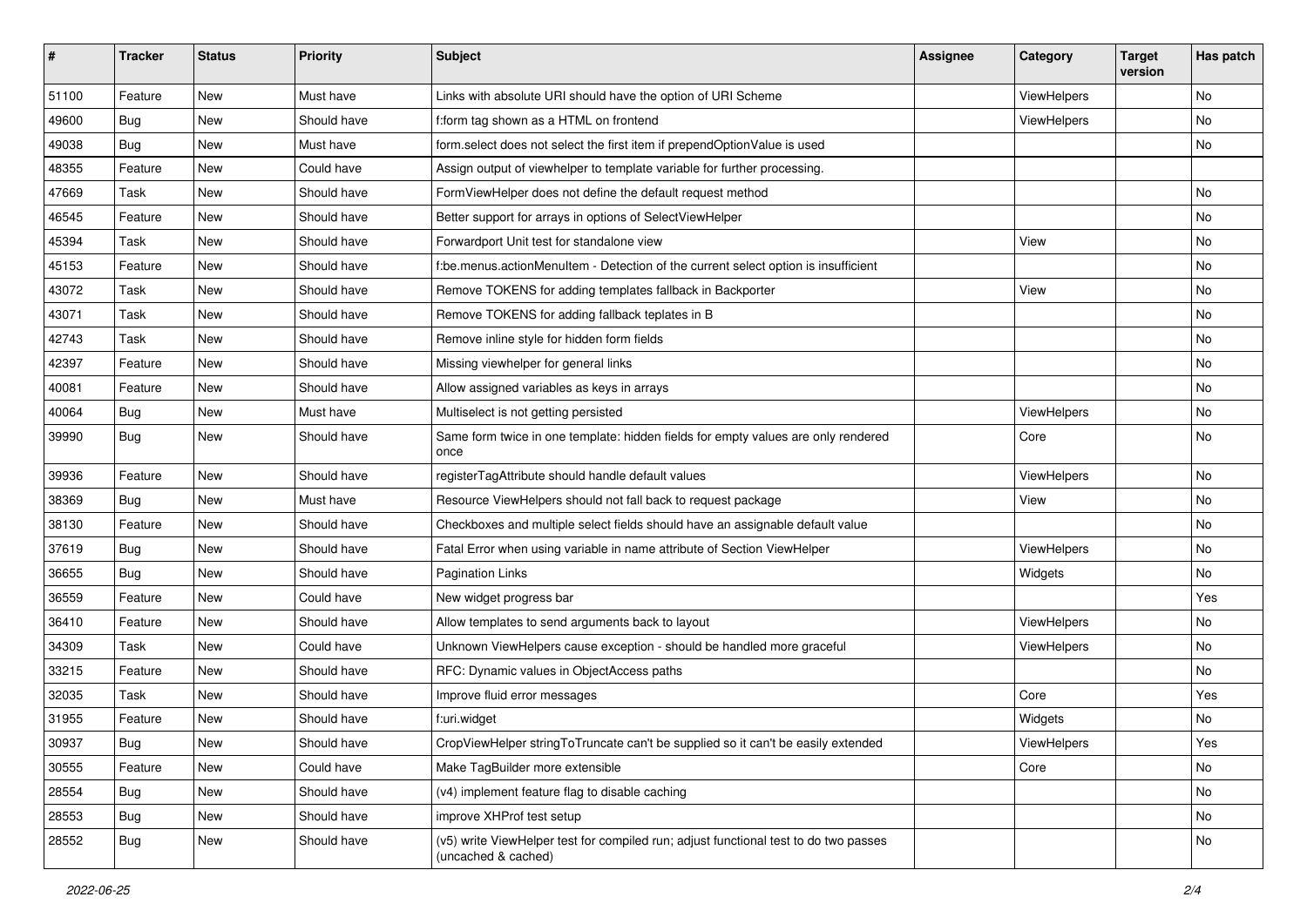| ∦     | <b>Tracker</b> | <b>Status</b>       | <b>Priority</b>      | <b>Subject</b>                                                                                         | <b>Assignee</b>                | Category    | <b>Target</b><br>version | Has patch |
|-------|----------------|---------------------|----------------------|--------------------------------------------------------------------------------------------------------|--------------------------------|-------------|--------------------------|-----------|
| 28550 | Bug            | New                 | Should have          | (v4) make widgets cacheable, i.e. not implement childnodeaccess interface                              |                                |             |                          | No        |
| 28549 | <b>Bug</b>     | New                 | Should have          | make widgets cacheable, i.e. not implement childnodeaccess interface                                   |                                |             |                          | No        |
| 27607 | <b>Bug</b>     | New                 | Must have            | Make Fluid comparisons work when first element is STRING, second is NULL.                              |                                | Core        |                          | No        |
| 26664 | Task           | New                 | Won't have this time | Clean up Form ViewHelpers                                                                              |                                | ViewHelpers |                          | No        |
| 26658 | Task           | New                 | Won't have this time | Make Form ViewHelpers consistent                                                                       |                                | ViewHelpers |                          | No        |
| 13045 | Bug            | New                 | Should have          | Entity decode of strings are different between if-conditions and output of variable                    |                                |             |                          |           |
| 10911 | Task           | New                 | Should have          | Tx Fluid ViewHelpers Form AbstractFormViewHelper->renderHiddenIdentityField<br>should be more reliable |                                | ViewHelpers |                          | No        |
| 10472 | Feature        | New                 | Could have           | Fluid Standalone distribution                                                                          |                                | Core        |                          | No        |
| 9950  | Task           | New                 | Should have          | Binding to nested arrays impossible for form-elements                                                  |                                | ViewHelpers |                          |           |
| 9514  | Feature        | New                 | Should have          | Support explicit Array Arguments for ViewHelpers                                                       |                                |             |                          |           |
| 8648  | <b>Bug</b>     | New                 | Should have          | format.crop ViewHelper should support all features of the crop stdWrap function                        |                                | ViewHelpers |                          | <b>No</b> |
| 7608  | Feature        | New                 | Could have           | Configurable shorthand/object accessor delimiters                                                      |                                | Core        |                          | Yes       |
| 4704  | Feature        | <b>New</b>          | Should have          | Improve parsing exception messages                                                                     |                                | Core        |                          |           |
| 3481  | <b>Bug</b>     | New                 | Should have          | Use ViewHelperVariableContainer in PostParseFacet                                                      |                                | Core        |                          | No        |
| 1907  | Feature        | New                 | Could have           | Default values for view helpers based on context                                                       |                                | Core        |                          |           |
| 52419 | Bug            | <b>New</b>          | Should have          | Wrong PHPDocs notation for default value inline f:translate viewhelper                                 |                                |             | 2.0                      | No.       |
| 51239 | <b>Bug</b>     | <b>Under Review</b> | Must have            | AbstractViewHelper use incorrect method signature for "\$this->systemLogger->log()"                    | Adrian Föder                   | Core        |                          | Yes       |
| 54195 | Task           | New                 | Should have          | Rename and move FormViewHelper's errorClass value, currently 'f3-form-error'                           | Adrian Föder                   | ViewHelpers |                          | No        |
| 59057 | <b>Bug</b>     | Under Review        | Must have            | Hidden empty value fields shoud be disabled when related field is disabled                             | <b>Bastian</b><br>Waidelich    | ViewHelpers |                          | No        |
| 53806 | <b>Bug</b>     | <b>Under Review</b> | Should have          | Paginate widget maximumNumberOfLinks rendering wrong number of links                                   | Bastian<br>Waidelich           | Widgets     |                          | No        |
| 58862 | Bug            | Needs<br>Feedback   | Should have          | FormViewHelper doesn't accept NULL as value for \$arguments                                            | Bastian<br>Waidelich           | ViewHelpers |                          | Yes       |
| 55008 | Bug            | <b>Under Review</b> | Should have          | Interceptors should be used in Partials                                                                | Christian Müller               |             |                          | No.       |
| 33628 | <b>Bug</b>     | Needs<br>Feedback   | Must have            | Multicheckboxes (multiselect) for Collections don't work                                               | Christian Müller               | ViewHelpers |                          | No        |
| 3725  | Feature        | New                 | Could have           | <b>CSS Engine</b>                                                                                      | Christian Müller   ViewHelpers |             |                          | No        |
| 37095 | Feature        | New                 | Should have          | It should be possible to set a different template on a Fluid TemplateView inside an<br>action          | Christopher<br>Hlubek          |             |                          | No        |
| 43346 | Feature        | <b>Under Review</b> | Should have          | Allow property mapping configuration via template                                                      | Karsten<br>Dambekalns          | ViewHelpers | 2.1                      | No        |
| 8491  | Task           | Needs<br>Feedback   | Should have          | link.action and uri.action differ in absolute argument                                                 | Karsten<br>Dambekalns          | ViewHelpers |                          | No        |